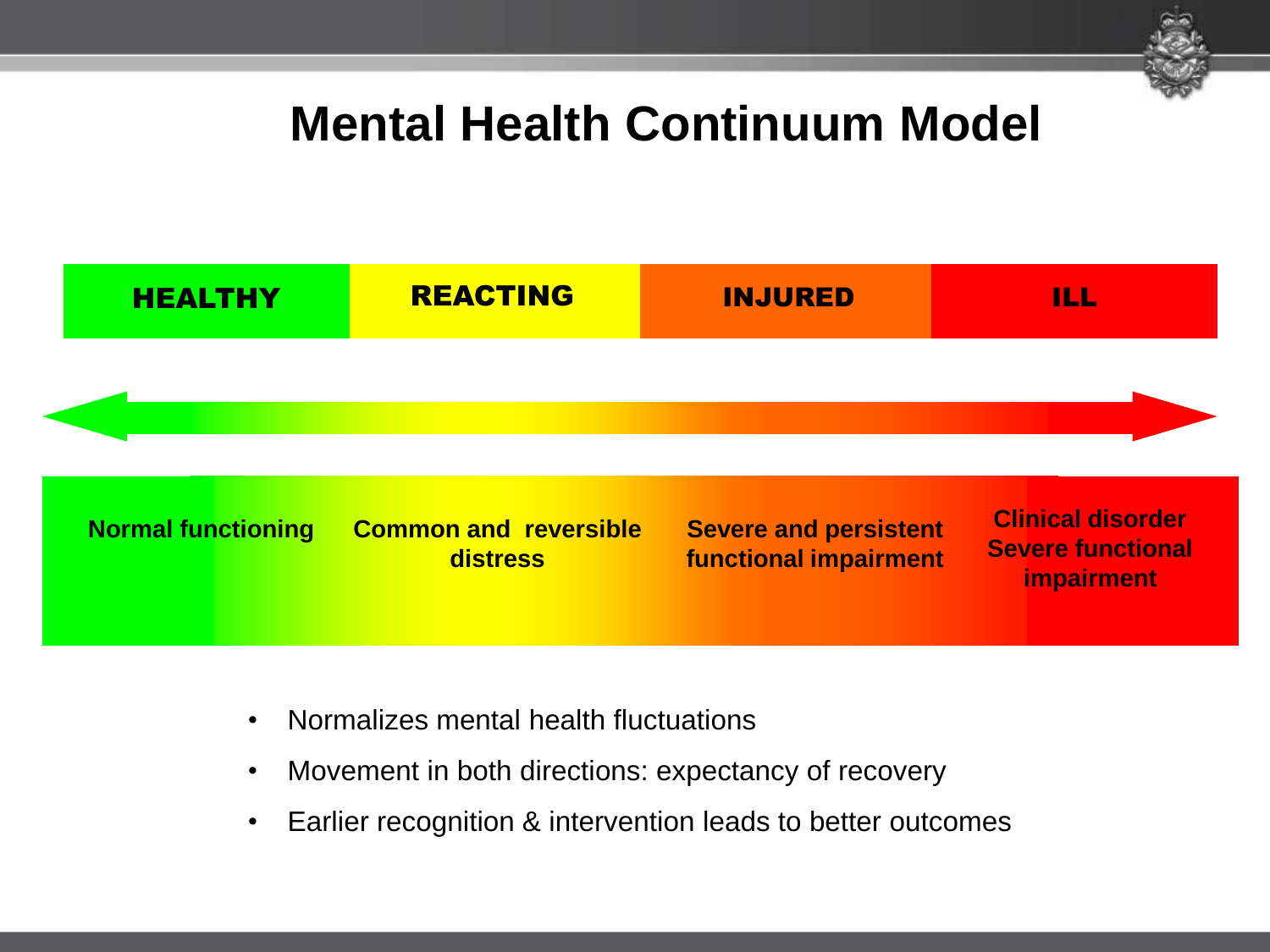## **Self Awareness**



| <b>HEALTHY</b>                                                                                           | <b>REACTING</b>                                             | <b>INJURED</b>                                                                       | ILL.                                                                                            |
|----------------------------------------------------------------------------------------------------------|-------------------------------------------------------------|--------------------------------------------------------------------------------------|-------------------------------------------------------------------------------------------------|
|                                                                                                          |                                                             |                                                                                      |                                                                                                 |
| Normal mood fluctuations Irritable/Impatient<br>Calm & takes things in<br>stride<br>Good sense of humour | <b>Nervous</b><br>Sadness/Overwhelmed<br>Displaced sarcasm  | Anger<br>Anxiety<br>Pervasively sad/Hopeless<br>Negative attitude                    | Angry outbursts/aggression<br>Excessive anxiety/panic<br>attacks<br>Depressed/Suicidal thoughts |
| Performing well<br>In control mentally                                                                   | Procrastination<br><b>Forgetfulness</b>                     | Poor performance/WorkaholicOvert insubordination<br>Poor concentration/<br>decisions | Can't perform duties, control<br>behaviour or concentrate                                       |
| Normal sleep patterns<br>Few sleep difficulties                                                          | Trouble sleeping<br>Intrusive thoughts<br><b>Nightmares</b> | Restless disturbed sleep<br>Recurrent images/<br>nightmares                          | Can't fall asleep or stay<br>asleep<br>Sleeping too much or too little                          |
| <b>Physically well</b><br>Good energy level                                                              | Muscle tension/Headaches<br>Low energy                      | Increased aches and pains<br>Increased fatigue                                       | <b>Physical illnesses</b><br><b>Constant fatigue</b>                                            |
| Physically and socially<br>active                                                                        | Decreased activity/<br>socializing                          | Avoidance<br>Withdrawal                                                              | Not going out or answering<br>phone                                                             |
| No/limited alcohol use/<br>gambling                                                                      | Regular but controlled<br>alcohol use/gambling              | Increased alcohol use/<br>gambling – hard to control                                 | Alcohol or gambling addiction<br>Other addictions                                               |